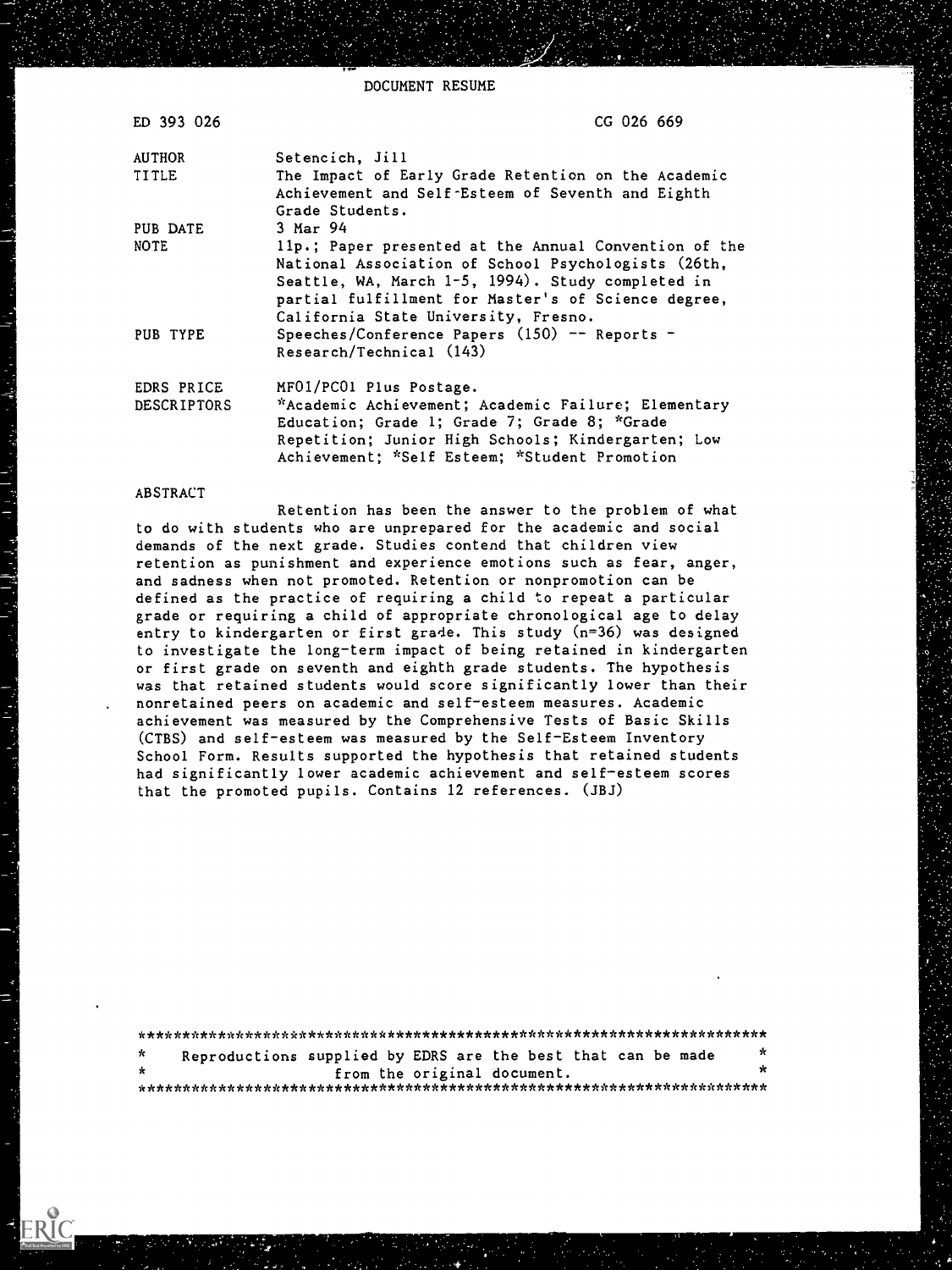THE IMPACT OF EARLY GRADE RETENTION ON THE ACADEMIC ACHIEVEMENT AND SELF-ESTEEM OF SEVENTH AND EIGHT GRADE **STUDENTS** 

> "PERMISSION TO REPRODUCE THIS MATERIAL HAS BEEN GRANTED BY J. Setencich

> TO THE EDUCATIONAL RESOURCES INFORMATION CENTER (ERIC)."

U S DEPARTMENT OF EDUCATION<br>Office of Educationa, Research and Improvement<br>EDUCATIONAL RESOURCES INFORMATION

CENTER (ERIC) 0 This document has been reproduced as received from the person Or organization originating it

0 Minor changes have been made lo improve reproduction quality

Points of view or opinions stated in this document do not necessarily represent official OERI position or policy

by

Jill Setencich

Tulare County Schools

This study was completed in partial fulfillment for a Masters of Science degree in Psychology and a Credential in School Psychology from California State University, Fresno.

March 3, 1994

Paper presented at the National Association of School Psychologists Convention in Seattle, Washington

2 BEST COPY AVAILABLE

ED 393 026

 $\sigma$  $\frac{1}{2}$  C G 02666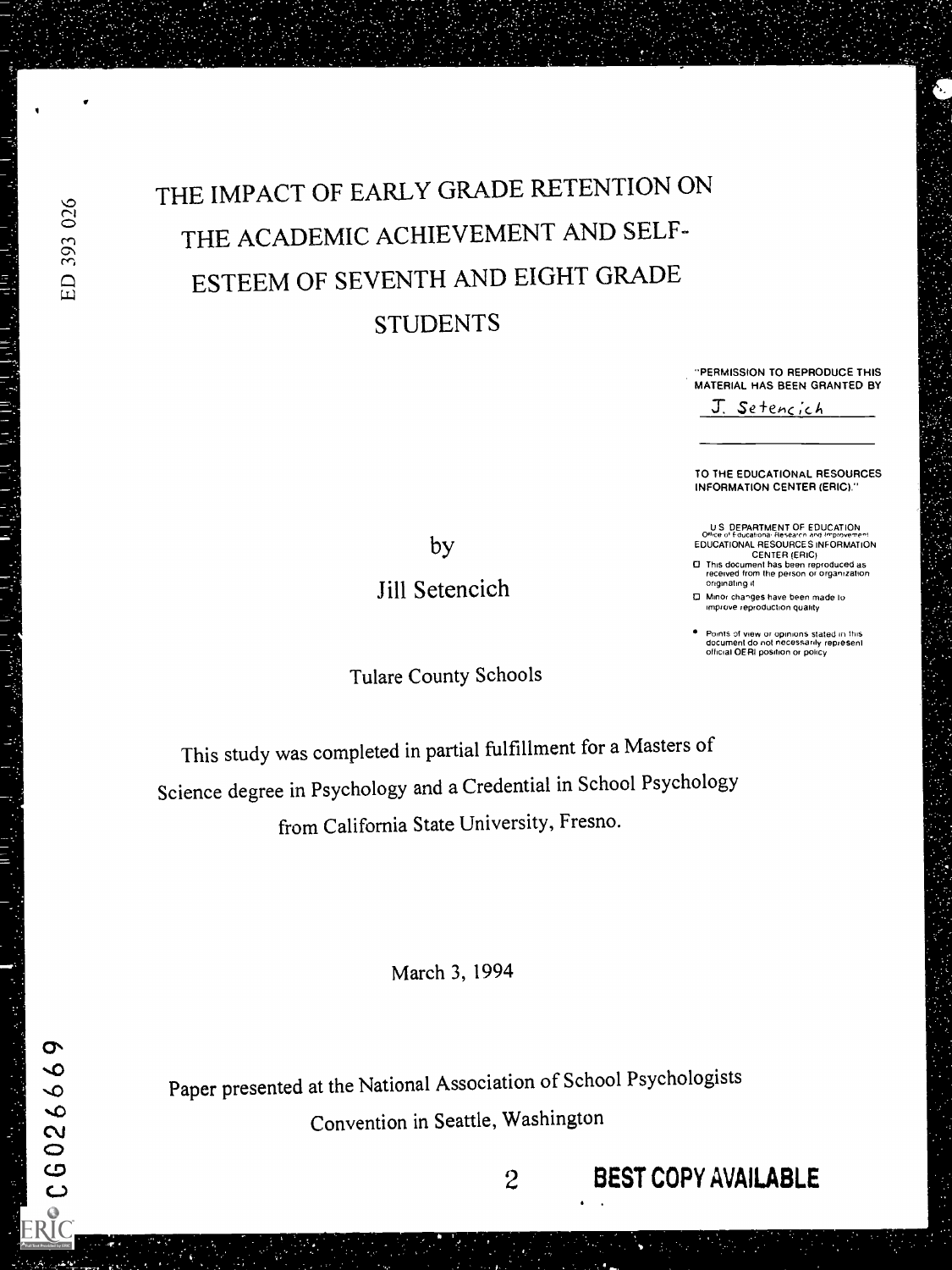# THE IMPACT OF EARLY GRADE RETENTION ON THE ACADEMIC ACHIEVEMENT AND SELF-ESTEEM OF SEVENTH AND EIGHTH GRADE STUDENTS

#### **ABSTRACT**

The purpose of this presentation is to submit evidence that retention as an intervention is not beneficial to students who are experiencing difficulties in school. This session will consist of a discussion concerning a retention study that examined the long-term impact of nonpromotion in kindergarten or first grade on seventh and eighth grader's academic achievement and self-esteem.

# Retention Overview

By the end of the Civil War (1861-1865), most urban community schools had organized their pupils into grades based on the chronological age of the student, with goals indicated for each grade level. Within the next 70 years, rural area schools also instated this type of structure (Holmes & Matthew, 1984). It was with this graded system that the issue of retention first emerged. Retention became an answer to the problem of what to do with students who were unprepared for the academic and social demands of the next grade. Retention or nonpromotion, used interchangeably, can be defined as "the practice of requiring a child to repeat a particular grade or requiring a child of appropriate chronological age to delay entry to kindergarten or first grade" (Dawson, Rafoth, & Carey, 1990 p.138).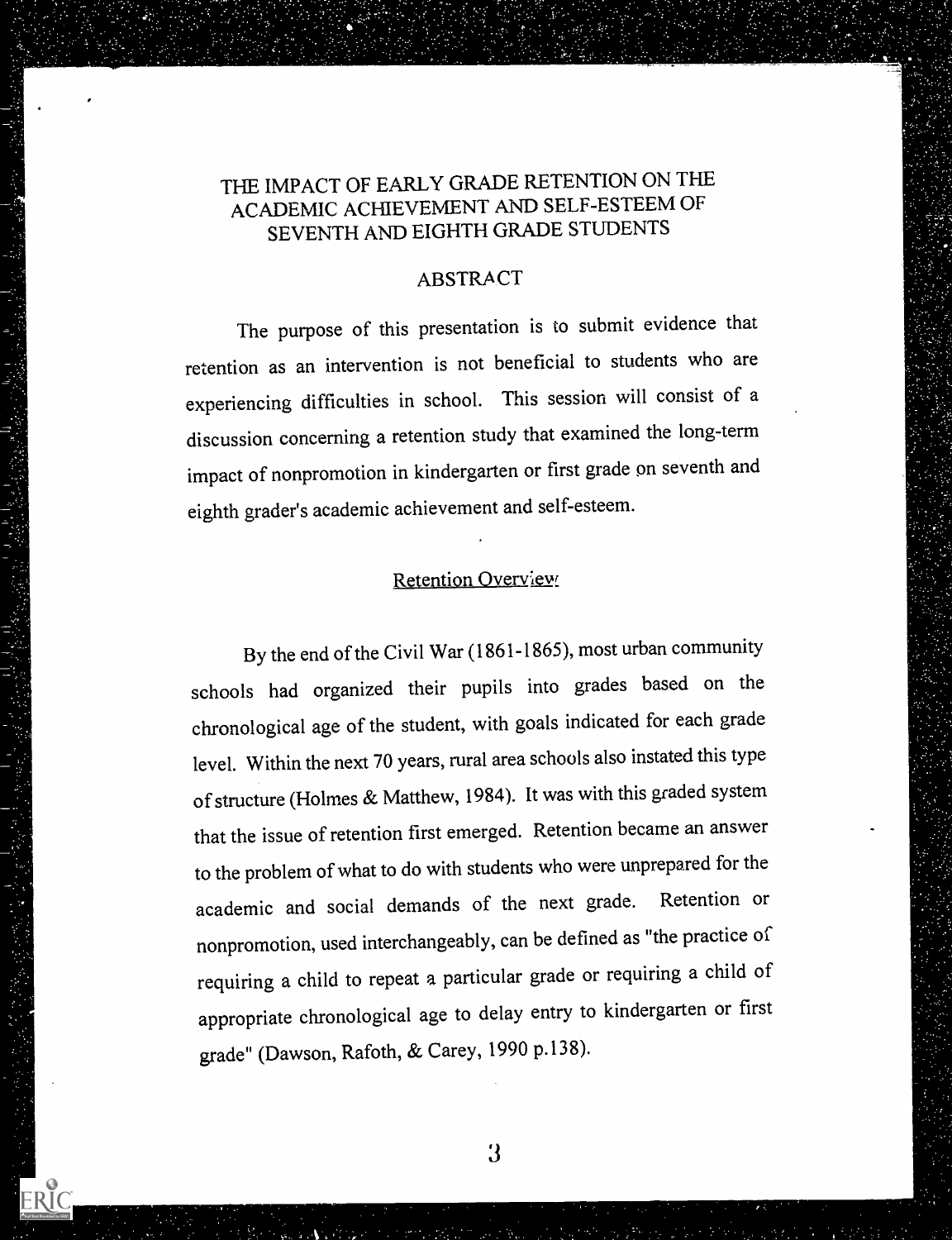Concern over the possible negative effects of nonpromotion was expressed in the 1930s and since then the debate over whether retention is harmful or helpful for children has become the topic of many research articles. Jackson (1975) stated that much of the research done on retention is flawed and of poor quality. After examining 44 studies, he concluded that those professionals who retain students in a grade do so without valid research evidence.

Smith and Shepard (1990) estimated that every year approximately 2.4 million American students are held back in school at an annual cost to the taxpayer of \$10 billion. This statistic was based on an annual retention rate of 5 to 7 percent of public school children (about 2 children in every classroom of 33) and a per pupil cost of \$4,051. Dawson and Rafoth (1991) found that retention was supported by 74% of school administrators, 65% of teachers, and 59% of parents. With such a large percentage of people advocating nonpromotion, it is of the utmost importance that not just intuitive knowledge, but scientific knowledge be taken into consideration when making a decision to retain a pupil.

#### **Study**

The present study 'was designed to investigate the long-term impact of being retained in kindergarten or first grade on seventh and eighth grade students. The hypothesis specified that the retained students would score significantly lower than their nonretained peers on academic and self-esteem measures. Sandoval and Fitzgerald (1985)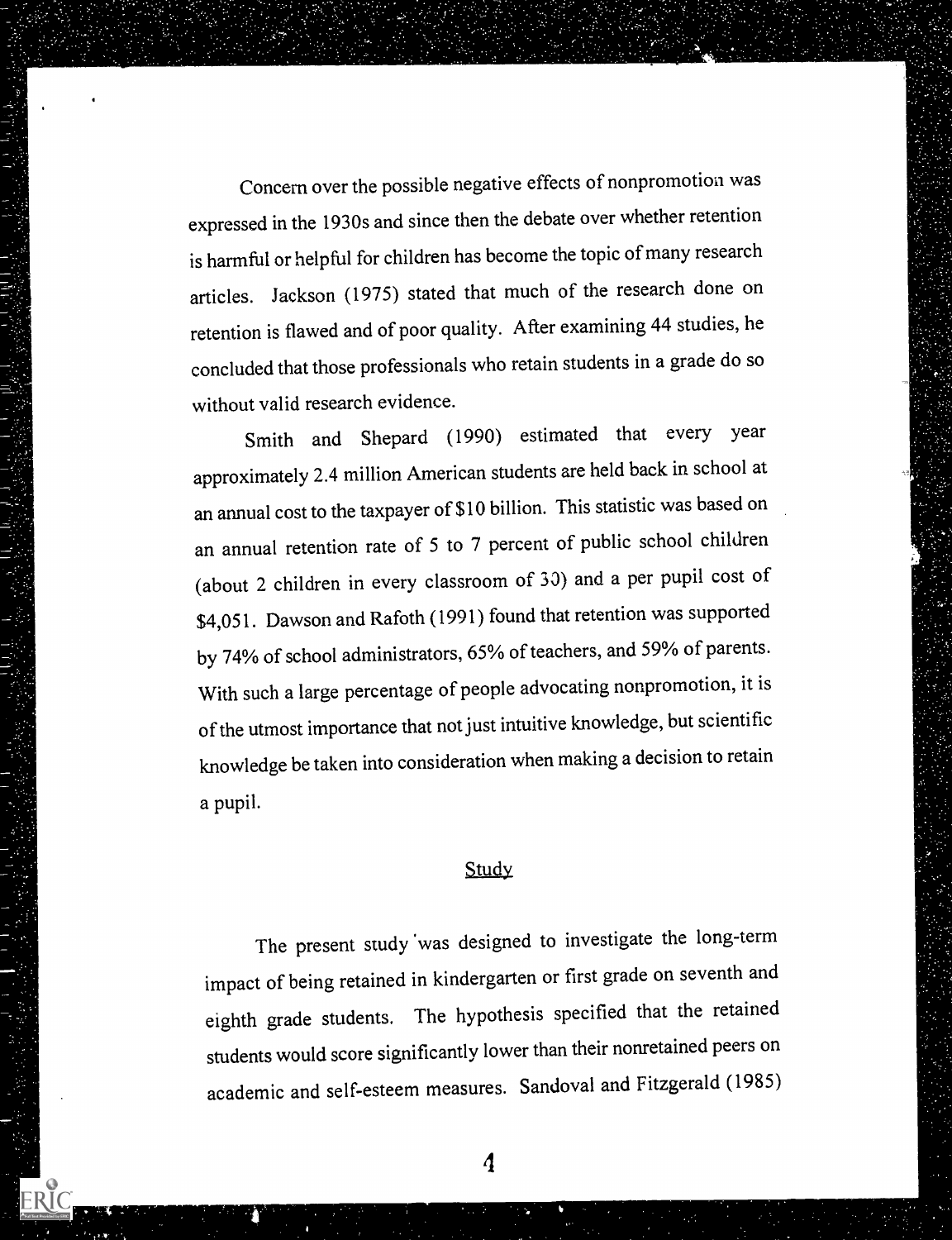noted that long-term follow up (i.e., greater than two to three years) of children participating in retention studies is rare.

Academic achievement was defined by the national percentile (NP) scores on the Comprehensive Tests of Basic Skills (CTBS). The CTBS scores were chosen because of their supported valuable use in Smith and Shepard's (1990) retention study. CTBS scores are also widely employed by many school districts as they are considered to be an accurate measure of pupils functioning levels.

Self-esteem was defined by Coopersmith (1990) as "the evaluation a person makes and customarily maintains with regard to him or herself; that is, overall self-esteem is an expression of approval or disapproval, indicating the extent to which a person believes him or herself competent, successful, significant, and worthy" (p. 2). The Self-Esteem Inventory (SEI), developed by Stanley Coopersmith, was employed because of its high internal consistency reliability factors ranging from .87 (fifth grade) to .92 (fourth grade) (Kimball, 1973).

### Methodology

Subjects in this investigation consisted of 36 seventh and eighth grade students who were assigned to one of two groups: (a) 18 subjects that had been retained in kindergarten or first grade and had never been in a Special Day Class (SDC) placement (RET group), and (b) 18 subjects that had progressed normally through the grades and had never been recommended for retention (NRET group). The two groups were matched for gender, grade level, ethnicity, and socio-economic status.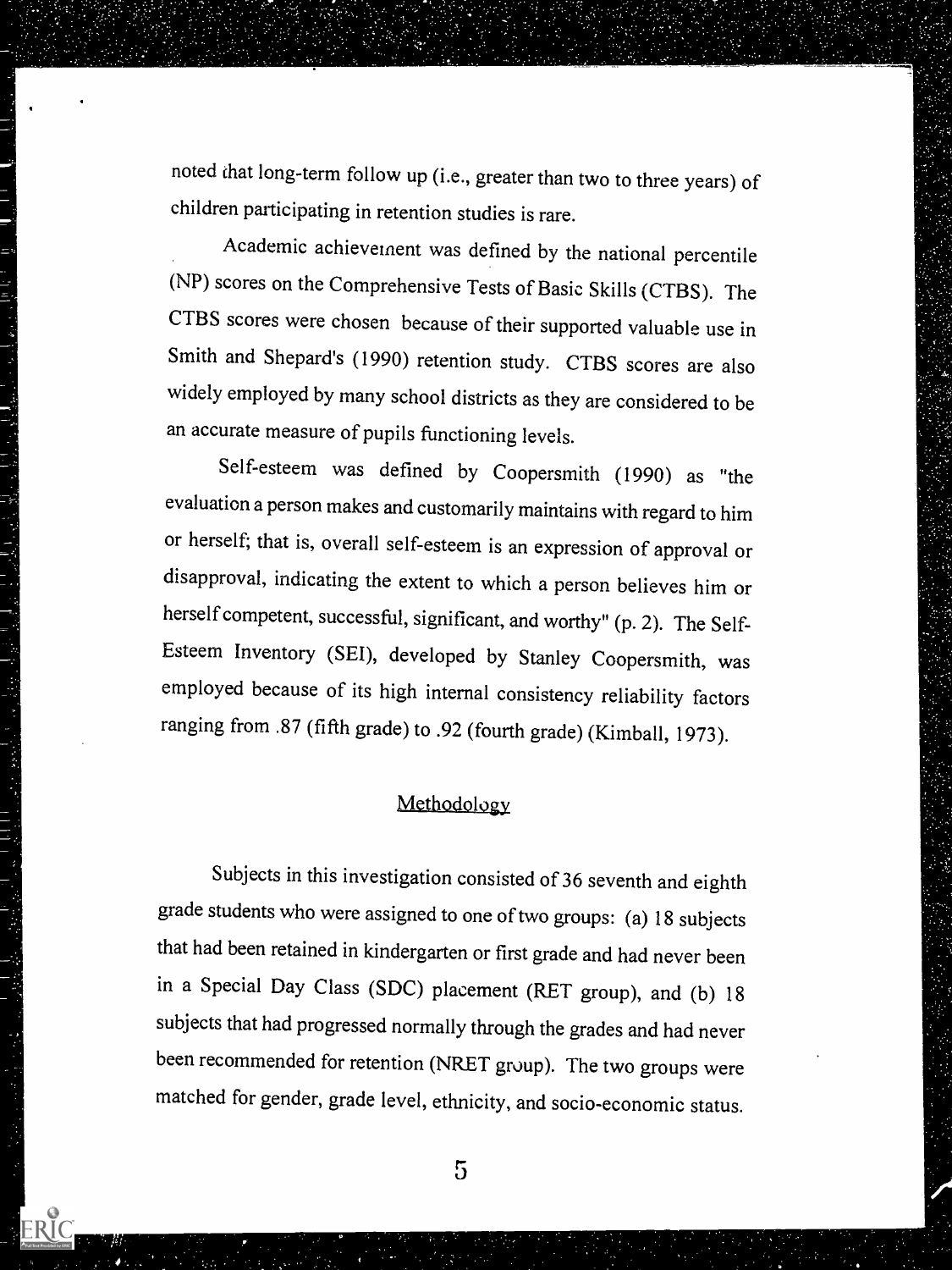Student participation was strictly voluntary and permission forms were signed by the students' legal guardians.

The materials used to measure academic achievement included the Comprehensive Tests of Basic Skills (CTBS) Forms U and V national percentiles from the Reading Total, Mathematics Total, Language Total, and Total Battery. However, the Total Battery was used as the main variable. CTBS Forms U and V were nationally standardized on approximately 240,00 students during the week of April 27 through May 1, 1981.

The Self-Esteem Inventory (SEI) (Coopersmith, 1990) School Form was used to examine self-esteem. The SEI School Form has 58 questions that are answered either "Like Me" or "Not Like Me." The School Form has six categories: (a) General Self, (b) Social Self-Peers, © Home-Parents, (d) School-Academic, (e) Total, and (f) Lie Scale. The Total score was used as the Self-Esteem measure for this study. The SEI took approximately 30 minutes to complete.

#### Main Results

The Retained group (RET) and the Nonretained group (NRET) were compared on the CTBS Total Battery and the SEI Total Battery using independent  $t$  tests set at the .05 level of significance. The findings revealed that there was a significant difference between the Retained and the Nonretained groups on both scales. That is, the CTBS Total for the Retained group ( $M = 35.33$ ) was found to be significantly

 $\overline{6}$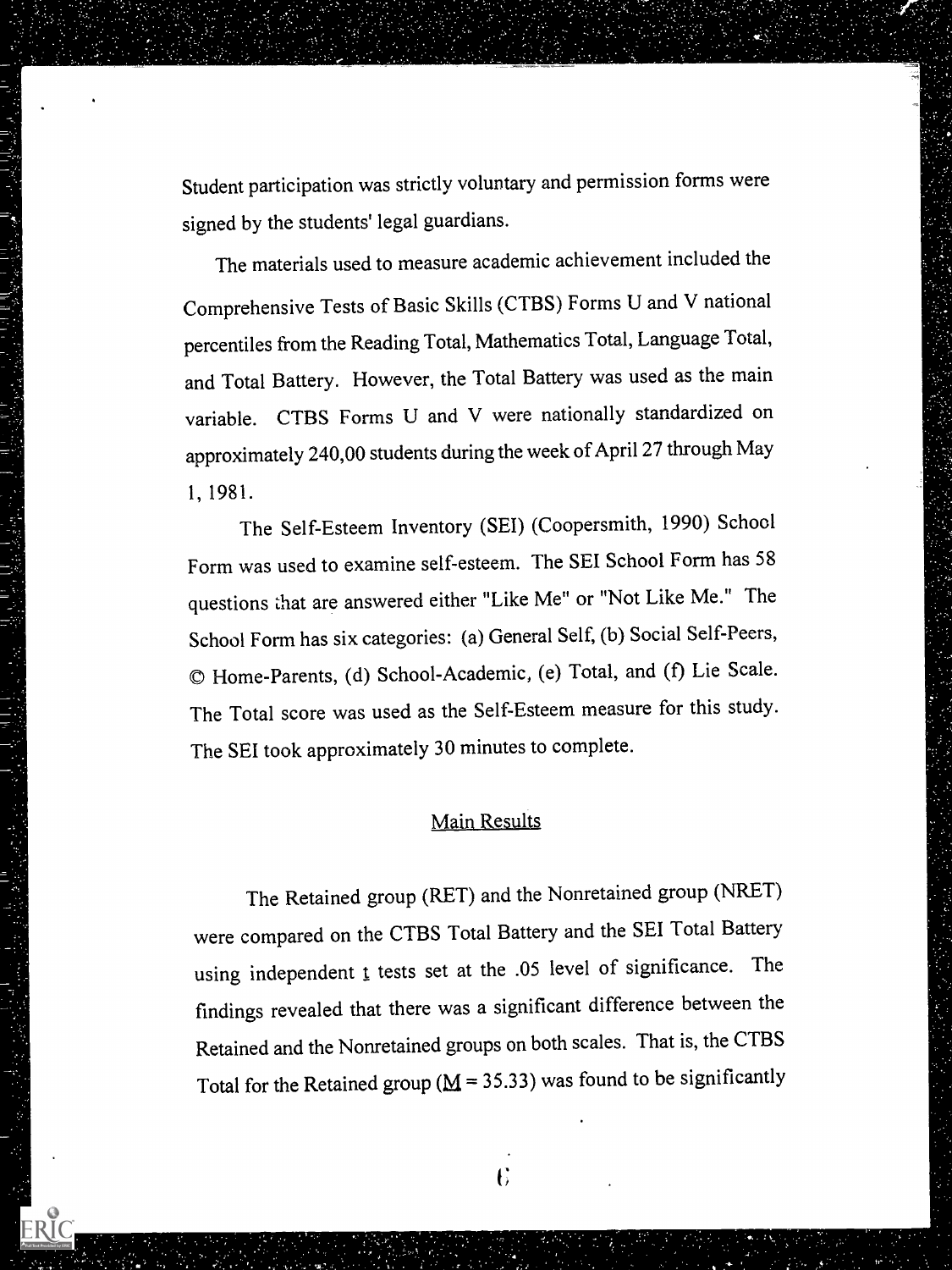lower than the Nonretained group ( $M = 74.61$ ),  $t = -5.26$ , df = 34, p < .05). Furthermore, the SEI Total for the Retained group ( $\underline{M} = 63.00$ ) was found to be significantly lower than the Nonretained group ( $M =$ 75.56),  $t = -2.00$ ,  $df = 34$ ,  $p < 0.05$ . (See Comparison Table insert.)

### Discussion

The results of this study supported the hypothesis that the retained students had significantly lower academic achievement and self-esteem scores than the promoted pupils. Thus, reinforcing the statement that retention as an intervention is ineffective and that educators who believe they are "helping" students by holding them back are really making a false assumption.

These results concurred with one of the first longitudinal study's on retention ever conducted. Kamii and Weikart (1963) found that retention does not benefit students in the long run. Thirty years later, there is still little proof that nonpromotion is advantageous to pupils. In fact, studies such as Smith and Shepard's (1987) contend that children view retention as punishment and experience emotions su.ch as fear, anger, and sadness when not promoted.

Possibly one of the most damaging aspects of retention is the drop out rate that occurs after the nonpromotion practice has taken place. Dawson and Rafoth (1991) reported that being held back once increases a pupil's likelihood of quitting school by 30%. Even more staggering is the fact that being held back twice makes dropping out of school a virtual certainty. School administrators, teachers,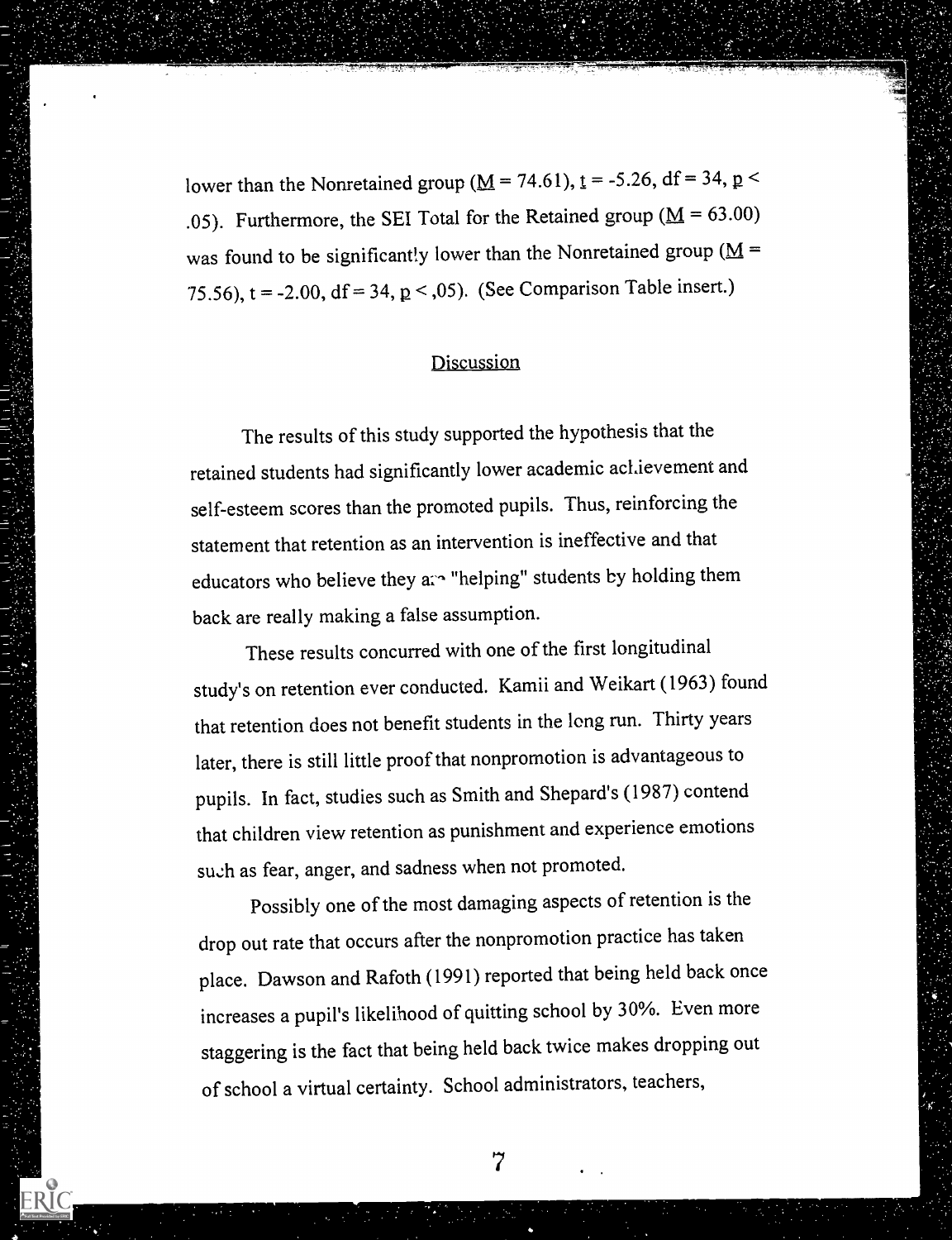counselors, and parents need to give this data careful consideration when making nonpromotional decisions which will seriously affect a student's life in the years to come.

# Alternatives to Retention

Dawson, Rafoth, and Carey (1990) and Smith and Shepard (1987) have presented recommendations for other interventions considered to be more suitable methods for aiding children without succumbing to the practice of retention. These alternatives to nonpromotion include remedial instruction, cooperative learning, peer tutoring, after-school programs, individualized instructional programs within the regular education classroom, and increased parent involvement in remediation (Rafoth, Dawson, & Carey, 1991).

The need for students to confront new concepts, new teachers, new subject matter, and new opportunities are reasons why individuals should not be retained. They are also reasons why retention usually fails. The nonpromotion of students eliminates the possibilities of fresh learning experiences and at times ran be more harmful than helpful to pupils (Smith & Shepard, 1987).

 $\delta$ 

ERIC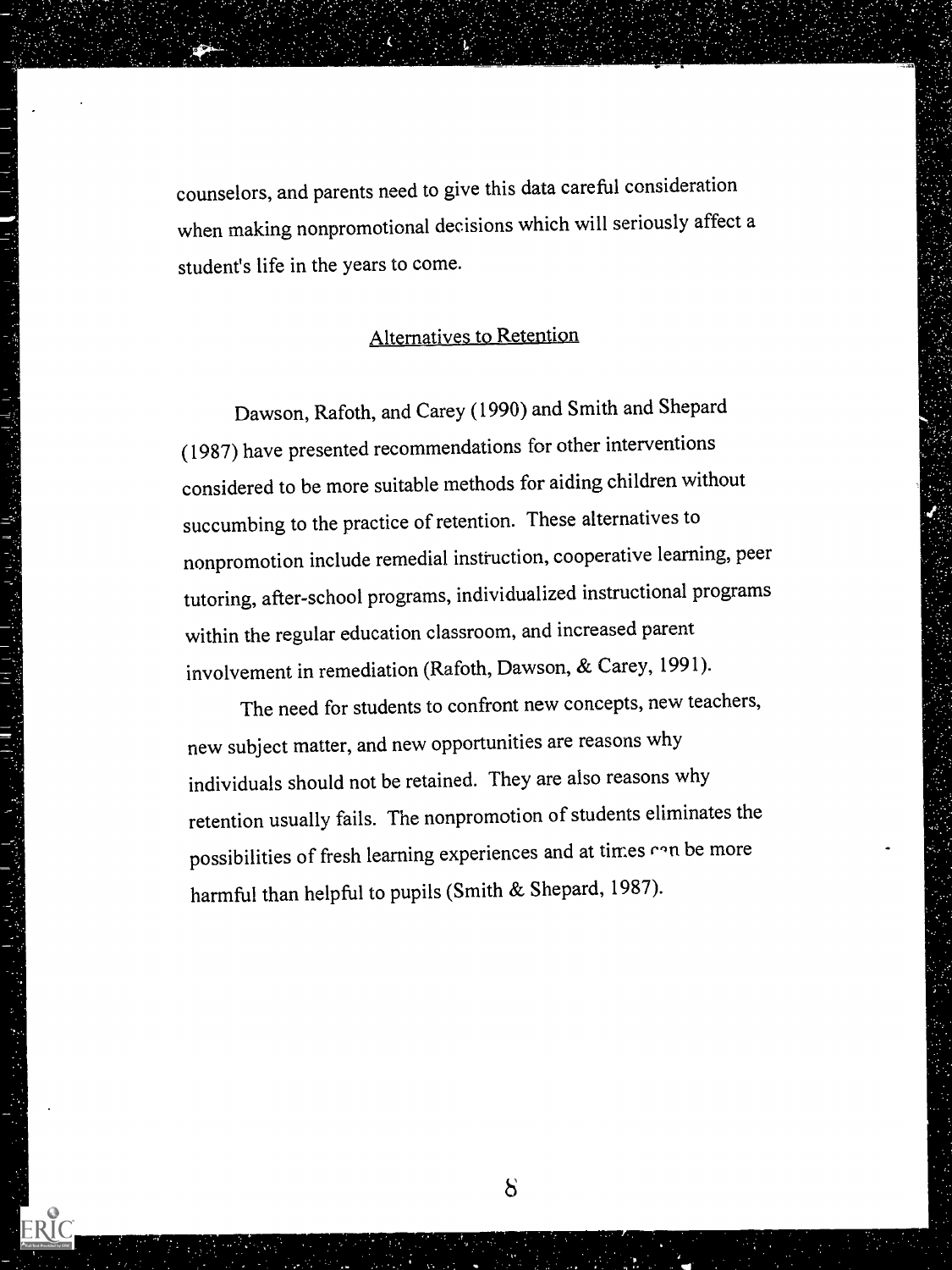|                      | Retained |       | Nonretained |       |                       |
|----------------------|----------|-------|-------------|-------|-----------------------|
|                      | М.       | SD    | M           | SD    | $T$ Test <sup>a</sup> |
| CTBS TOTAL           | 35.33    | 24.43 | 74.61       | 20.16 | $-5.26*$              |
|                      | 63.00    | 13.66 | 75.56       | 13.66 | $-2.00*$              |
| SEI TOTAL<br>General | 17.33    | 6.28  | 19.22       | 4.39  | $-1.05$               |
| Social               | 5.50     | 1.79  | 6.67        | 1.53  | $-2.10$               |
| Home                 | 5.00     | 2.50  | 5.94        | 2.10  | $-1.23$               |
| School               | 3.67     | 2.25  | 5.94        | 2.04  | $-3.18$               |
| Reading Total        | 34.83    | 26.62 | 71.55       | 22.18 | $-4.50**$             |
| Language Total       | 37.56    | 23.17 | 72.44       | 20.62 | $-4.77**$             |
| Math Total           | 37.72    | 30.73 | 78.33       | 17.94 | $-4.84**$             |

. A Comparison of Retained and Nonretained Students on Collected Total Batteries and Subscales

 $\mathbf{r}$ 

j.

ERIC

 $*_{\mathbf{\underline{p}}}$  < .05, two-tailed.  $*_{\mathbf{\underline{p}}}$  < .001, two-tailed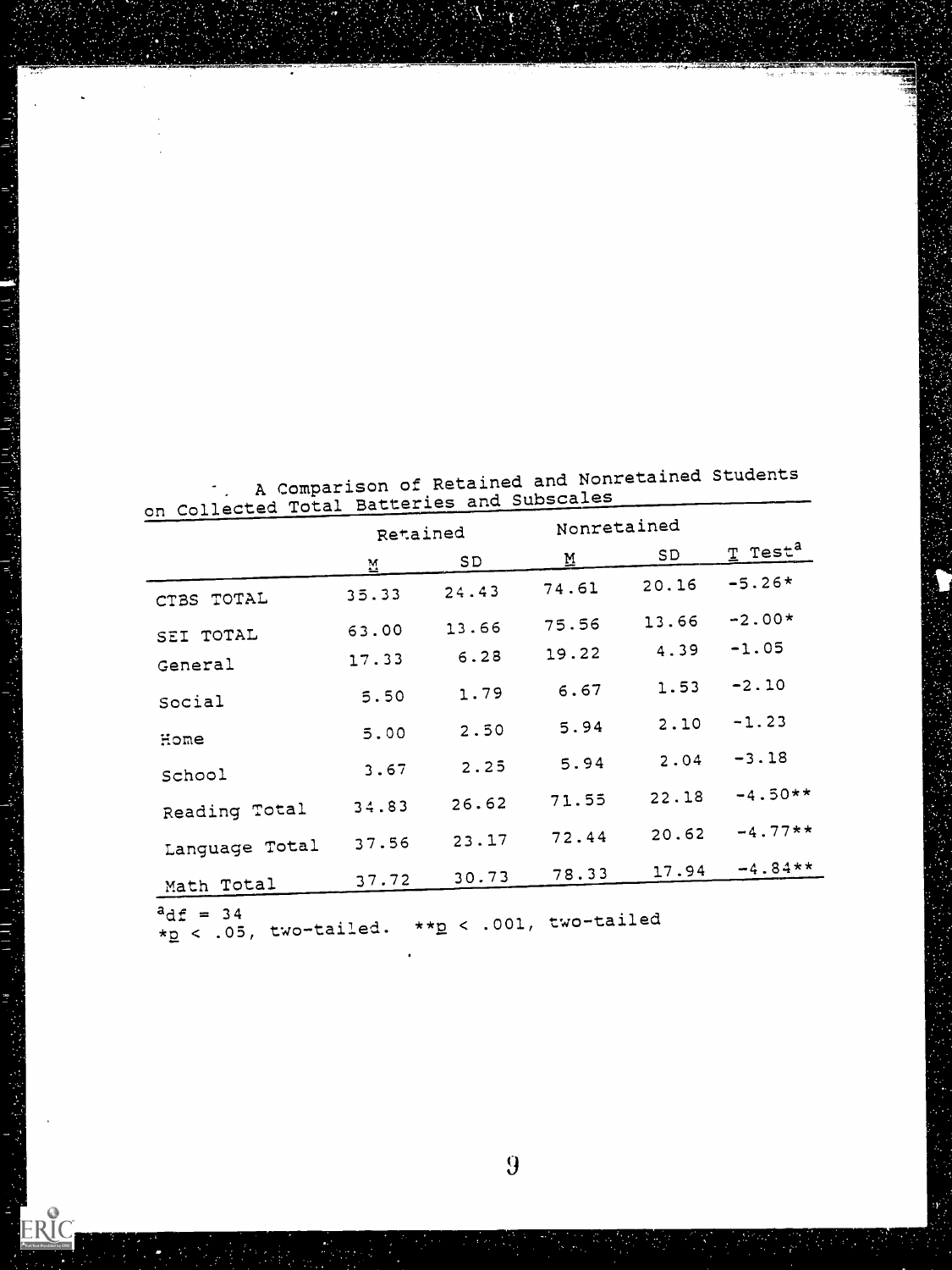#### References

Comprehensive Tests of Basic Skills. (1981). Monterey, CA:

McGraw-Hill, Inc.

- Coopersmith, S. (1990) Self-esteem inventory (8th printing). Palo Alto, CA: Consulting Psychologists Press, Inc.
- Dawson, M.M, & Rafoth, M.A. (1991). Why student retention doesn't work. In M. Dawson, E. Vadus, M.B. King, & A. Canter, (Eds.), Student grade retention: A resource manual for parents and educators (pp. 24-26). Silver Spring, MD: National Association of School Psychologists.
- Dawson, M.M., Rafoth, M.A., Carey, K.T. (1990). Best practices in assisting with promotion and retention decisions. In A. Thomas, & J. Grimes (Eds.), Best practices in school psychology, Vol. 2 (pp. 137-146). Washington, DC: National Association of School Psychologists.
- Holmes, C.T., & Matthews, K.M. (1984). The effects of nonpromotion on elementary and junior high pupils: A metaanalysis. Review of Educational Research, 54, 225-236,
- Jackson, G.B. (1975). The research evidence on the effects of grade retention. Review of Educational Research. 45, 613-635.
- Kamii, C.K., & Weikart, D.P. (1963). Marks, achievement, and intelligence of seventh graders who were retained (nonpromoted) once in elementary school. The Journal of Educational Research, 56, 452-459.